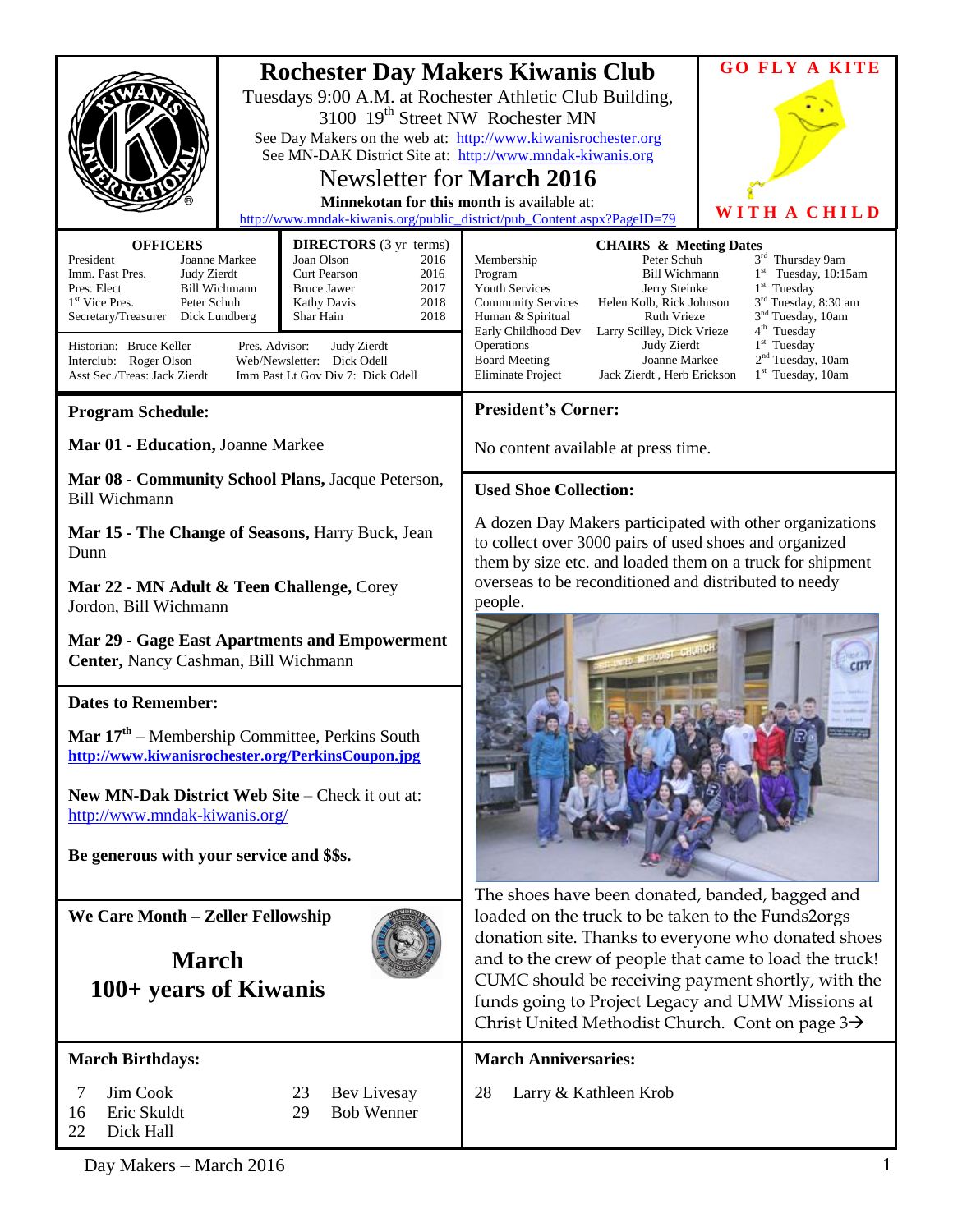#### **Secretary/Treasurer's Report –** 02/11/16:

| <b>Bank Balance – 12/31/2015:</b> | \$8,478.12 |
|-----------------------------------|------------|
| <b>Administrative Account:</b>    | \$5,806.79 |
| Service Account:                  | \$2,459.20 |
| Bike Repair:                      | \$ 212.13  |

**Day Makers on leave:** Marie Bellabe, Don Cain, Ron King, Sara King, Dennis Lee, Karen Lee, Judy Lien, Frank Nichols, Curt Pearson, Jim Schwinghammer, Mike Siverling, Dave Truxal.

**January Service Hour Statistics:** 634 hours by 32 members, 45% Participation.

### **February 2016 Board Meeting Summary**

It was brought to the board's attention that there is an "Amazon Smile" program that will allow a percentage of each Amazon purchase to be directed to a charity. Now that a bank account has been established under the local Charitable Fund, the connection to "Amazon Smile" can be established. The board passed a motion **to** Name Richard Lundberg, Secretary/Treasurer as the "Organization Administrator" to accept the Participation Agreement on behalf of the club. Amazon Smile requires an e-mail address, bank account number, and a voided check.

The Membership Committee has requested that the web address for the club's photo gallery of members be added to our roster. This item was tabled until the next board meeting since a representative of the membership committee was not in attendance.

Club Survey Assessment:

- More Club Education is needed. An education element will be included in our meetings once per month.
- Clipboard passing during our meeting program is disruptive to our members, and rude to our speakers and guests. We will immediately have the clipboards on a table next to the check-in table for project sign-up before and after meetings.
- We will test a "Lucky Buck" raffle at our meetings.
- We are not helping the Key Club fund their retreat. The board is discussing ways to help the Key Club with these costs.
- The board is looking at the possibility of doing a large, signature, fund-raising event in the community to fund our local service projects. Some of the ideas, so far, are a Golf Drop or other significant fundraising event at Rochester Fest or Winter Fest.

The board is in agreement with all of the above points.

Continued Next Column $\rightarrow$ 

**Secy Report:** (Continued)

Bob Nowicki updated the board on the status of the Kiwanis Hockey Festival. There is a good chance that Cambria will be the major sponsor again in 2016. The leaders of the Hockey Festival are requesting that three members, from each club, be named to represent their club, in helping to plan and direct the 2016 Hockey Festival. The following members volunteered: Jim Decker, Kathy Davis, Helen Kolb, Bob Nowicki, Dick Odell, and Jack Zierdt.

## **NEW BUSINESS**

The board appointed a committee to look at two potential club meeting sites: the Rochester Area Foundation Building on Elton Hills Drive, and Peace UCC Church, behind Silver Lake Foods. Four members volunteered to look at these sites and report back to the board: Jim Cook, Kathy Davis, Carolyn Heyne, Judy Zierdt.

Gage Elementary School wants to establish a Reading Oasis Program, like the one at Harriet Bishop School, which was established with the initiative of the Rochester Sun Risers Kiwanis Club. The \$10K cost would be funded by various grants including the Rochester School District, the Southern Minnesota Initiative Fund, and Scholastic Books. Some of our Hockey Tournament funds could be applied also. This would also require membership involvement. The board directed Jack Zierdt to make Grant Application(s).

The board discussed the Food For Kids program to be done in Stewartville, lead by the Stewartville Kiwanis Club, again this spring. Bruce Jawer has volunteered to chair the event for our club. Our clubs funding responsibility, of \$2,000, would be \$1,500 in donations by members, and \$500 from our clubs Service Fund. The board approved a motion that our club participate in the Food for Kids project Stewartville.

The board discussed the fact that the \$250 in the Service Fund budget for the Circle K Club at UMR will not be spent since the club is inactive this year. These funds could be diverted to either to the Key Club, for their retreat, or to the Reading Oasis at Gage.

The Kiwanis Hockey Festival has recently provided our club with \$1,000 in proceeds from the 2014 event. The board will decide at a later date how to use these funds. Our clubs share of the 2015 Kiwanis Hockey Festival will be distributed to us at a later date.

Continued on Page  $4 \rightarrow$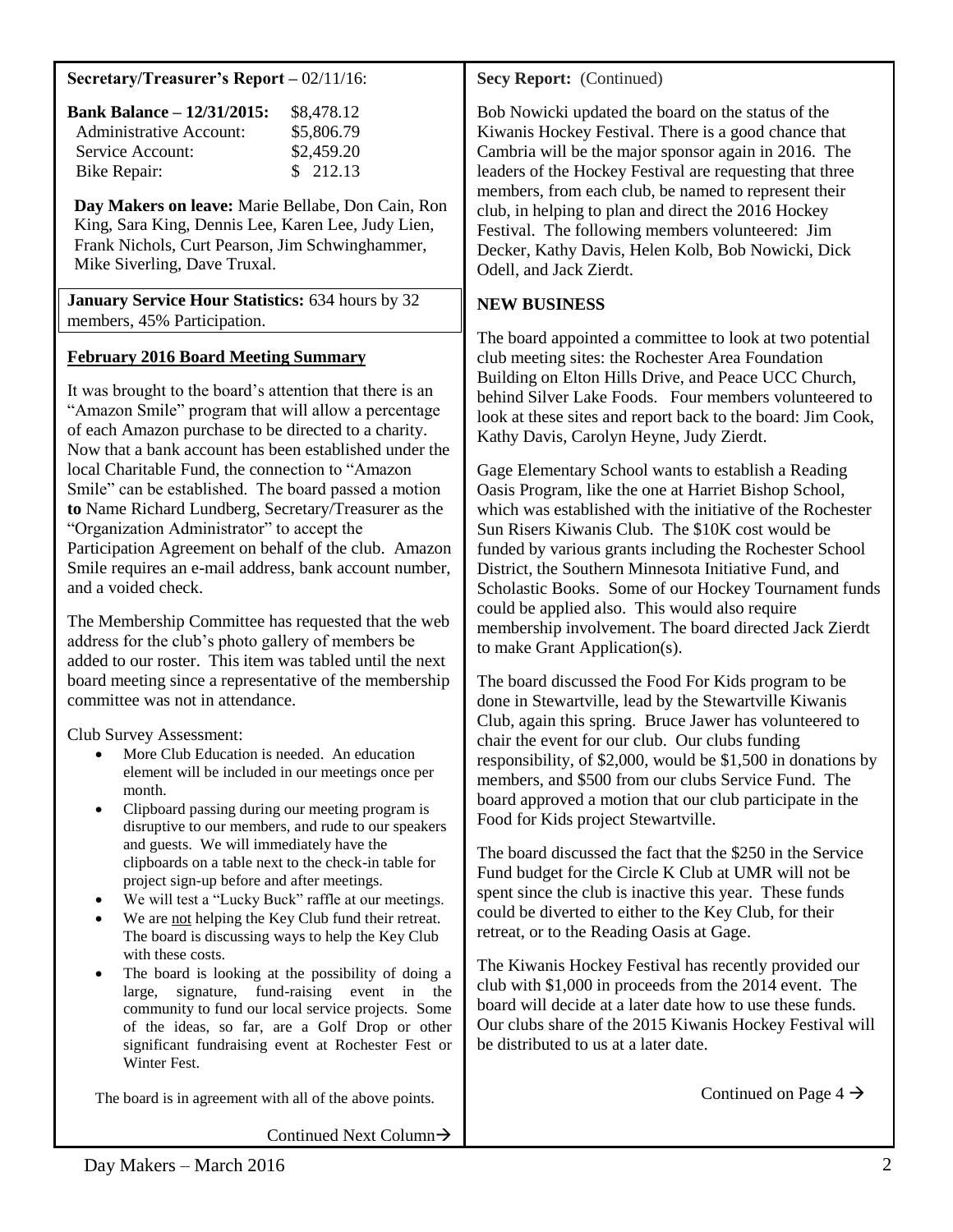## **Harriet Bishop K-Kids:**

Approximately 45 Bishop K-Kids meet the first and third Tuesday of the month. They've been an extremely busy group this year, planning special days at school and working on several projects.

They read the books Kiwanis provided to 64 Head Start kids at Bishop and gave them the books to take home.

Recently, they spearheaded the Channel One food drive at Bishop raising \$407.91 through a hat day, pajama pants party, and stuffed animal day at school. In addition, 489 food items were collected. Currently, they're working on a goal of raising \$300 to buy an X Box for the Boys and Girls Club (presently at \$114.47) and making blankets for "Hugs for Hunter Foundation" which is a charity in memory of a former Bishop student who tragically died in an accident.



Mrs Landherr *Hugs For Hunter* blankets.

They are also planning a *dress as your favorite Dr. Seuss character* in honor of Dr. Seuss's birthday and Count Down to Summer Days.



# **K-Kids Harriet Bishop:**

In addition to regular meetings, they sacrifice many recesses and part of lunch to work on and plan projects. President Taylor Adams and officers meet with advisors Mrs. Schultze and Mrs. McGuire to plan agendas for regular meetings.



Mrs McGuiren with committee.

This group really understands the ideals of K-Kids as they hone their leadership skill. What a great SLP (Service Leadership Program).

#### **Richard Johnson**

#### **Used Shoes Collection:** from page 1



Thank you Larry S, Jack and Judy Z, Kathy D, Rick J George and Carolyn H, Jerry S (and other DMs) and many others who collected and donated the shoes. Heave-ho and away they go….

Dick Odell